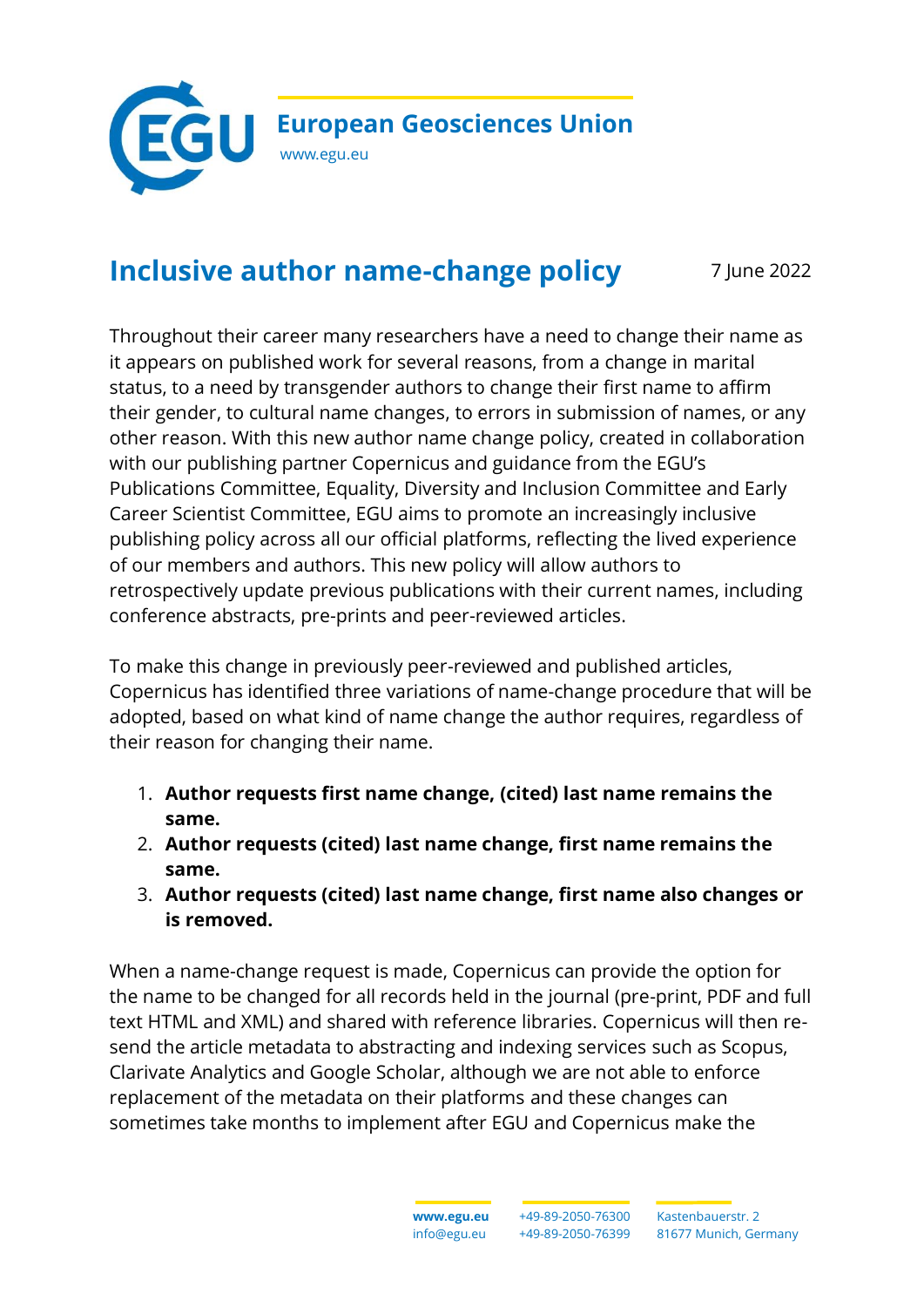7 June 2022



Page 2/3

request. In-text citations and references in publications by other authors cannot, at present, be adjusted. EGU and Copernicus also cannot control the use or appearance of an author's prior name in material held by other publishers, in print, or in non-EGU/Copernicus archives or collections.

Once a name change has been requested, in whatever format, the author will select the degree of linking of their former and current names.

- 1. **Complete linking of former and current names:** the authors name will be changed retrospectively in the publications, an affiliation code (and information icon) will be added to the publication identifying the link to the former identity and the two names will be linked in the author's Copernicus account so that regardless of the name searched, all publications by that person will be discoverable in searches.
- 2. **Partial linking of former and current names:** the authors name will be changed in the publications and the two names will be linked by the author's Copernicus ID, ensuring that regardless of the name searched all publications published by that person will be discoverable in searches. No note will be added to the publications highlighting the change; this option will make linking the past and present names less prominent, as the names will not appear simultaneously in any publications.
- 3. **Technical linking of former and current names:** the two names will be linked by Copernicus so that regardless of the name searched all publications published by that person will be discoverable in searches. The name will not be changed on the publication and no note will be added to the publication highlighting the change; this option ensures a clearer separation between the former and current published names.
- 4. **No link between former and current names:** in this case the author will be encouraged to create a new author account in the Copernicus system with their current name. However, it should be noted that in future this account **can** be merged with the former one, if the individual requests a different degree of linking at a later date.

A full linking of former and current names, where the former name is replaced in the publication record, the two names are linked in searches and all in-text citations and references in other publications managed by Copernicus are also